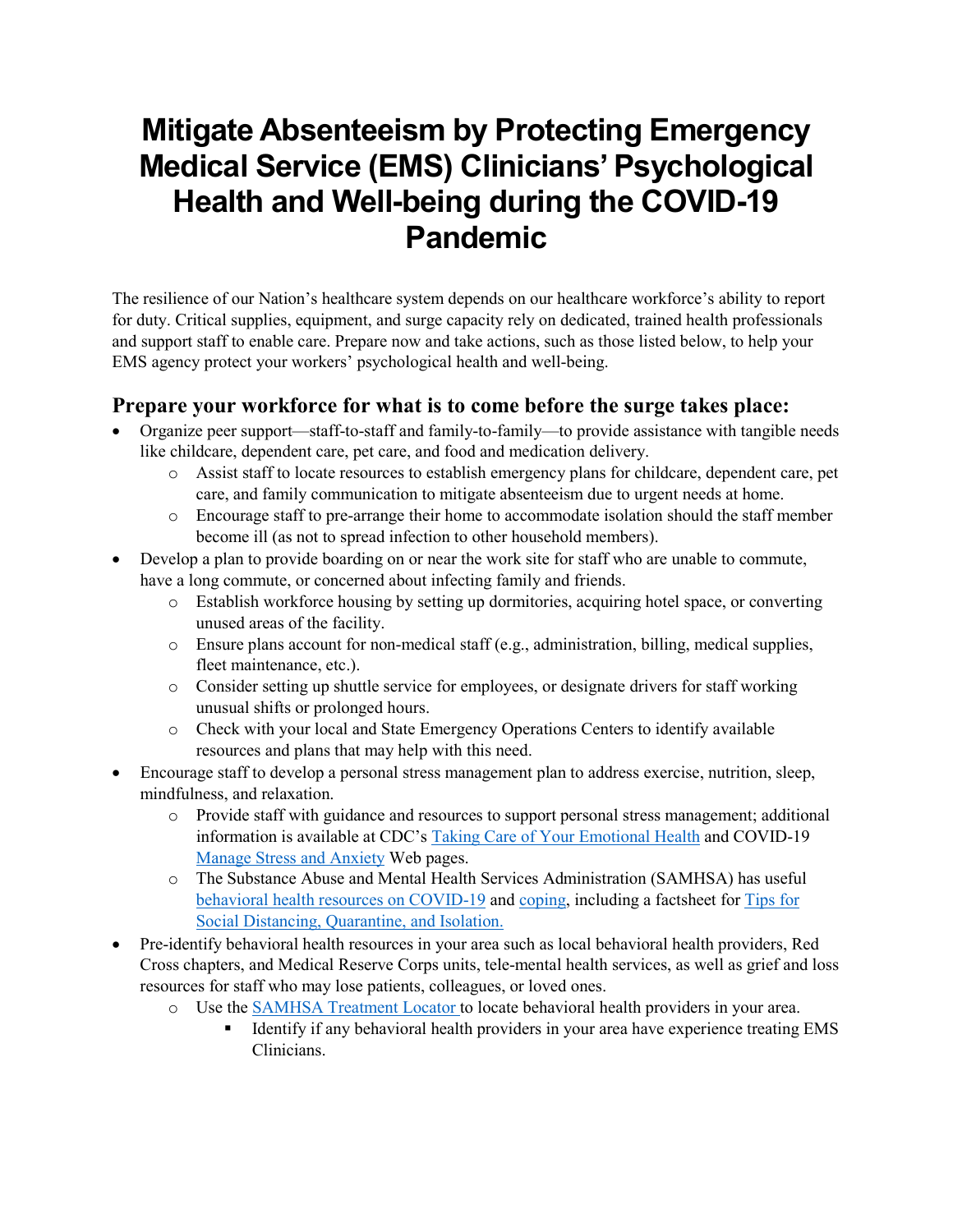o To view the American Psychological Association's topic on Grief go to ["Grief: Coping with](https://www.apa.org/topics/grief)  [the loss of your loved one".](https://www.apa.org/topics/grief)<sup>[1](#page-1-0)</sup>

## **Support your workforce effectively during the surge:**

EMS Clinicians may not be able to use the coping mechanisms that they typically rely on to manage stress. Teaching and encouraging the use of simple relaxation techniques may help to decrease their physiological arousal levels and focus on something besides the situation at hand.

Maximize opportunities for effective sleep.

 $\overline{a}$ 

- Relaxation techniques such as deep breathing, progressive muscle relaxation, and guided imagery can help clinicians focus on decreasing the intensity of their distress.
	- $\circ$  [Mindfulness Coach](https://mobile.va.gov/app/mindfulness-coach) and [Breath2Relax](https://apps.apple.com/us/app/breathe2relax/id425720246)<sup>[2](#page-1-1)</sup> apps.
- Provide opportunities while working for stress reduction activities i.e. comfort dogs, exercise,
- Direct EMS leadership and senior staff to role model good stress management, empathy, and psychological support. Organizational policy should support the workforce and a culture and climate of safety.
	- o Free on-line course through NACCHO: [Building Workforce Resilience through the Practice](https://www.pathlms.com/naccho/courses/4592)  [of Psychological First Aid-A Course for Supervisors and Leaders.](https://www.pathlms.com/naccho/courses/4592)<sup>[3](#page-1-2)</sup>
- Establish bi-directional communication and a mechanism for staff to make recommendations to leadership through use of dedicated email or a physical suggestion box.
- At each shift change provide briefings on the current status of the work environment, safety procedures, and required safety equipment.
- Work with agency for plan of judicious and strategic days off or leave.
- Establish a behavioral health (or resilience or fatigue management) safety officer who will regularly monitor staff stress, coping, and fatigue management and provide guidance, recommendations, and corrective action as needed. This important role needs to be empowered by leadership and leadership should be committed to adjusting course based on feedback and ground truth.
- Stress compromises the immune system and affects physical health. Address staff stress and fatigue with organizational strategies.
	- o Establish and adhere to regular breaks throughout the shift to mitigate fatigue. Limit overtime whenever possible
	- o Rotate workers from high-stress to lower-stress functions and monitor and adjust to address fatigue related to diurnal/shift timing issues.
	- o Monitor and evenly redistribute increased workload resulting from staff illness or accidental exposure.
	- o Establish communications capabilities so that staff can communicate with loved ones and connect with their social supports through internet, video, and telephone.
	- o Designate a quiet room or area for staff to use to facilitate rest during breaks.
	- o Develop a strategy to ensure that healthy food, water, refreshments, hygiene, and comfort items are readily available without the need to leave the facility.

<span id="page-1-0"></span><sup>1</sup> This is a non-federal website. Linking to a non-federal website does not constitute an endorsement by the U.S. government, or any of its employees, of the information and/or products presented on that site.

<span id="page-1-1"></span> $2$  This is a non-federal website. Linking to a non-federal website does not constitute an endorsement by the U.S. government, or any of its employees, of the information and/or products presented on that site.

<span id="page-1-2"></span><sup>&</sup>lt;sup>3</sup> This is a non-federal website. Linking to a non-federal website does not constitute an endorsement by the U.S. government, or any of its employees, of the information and/or products presented on that site.